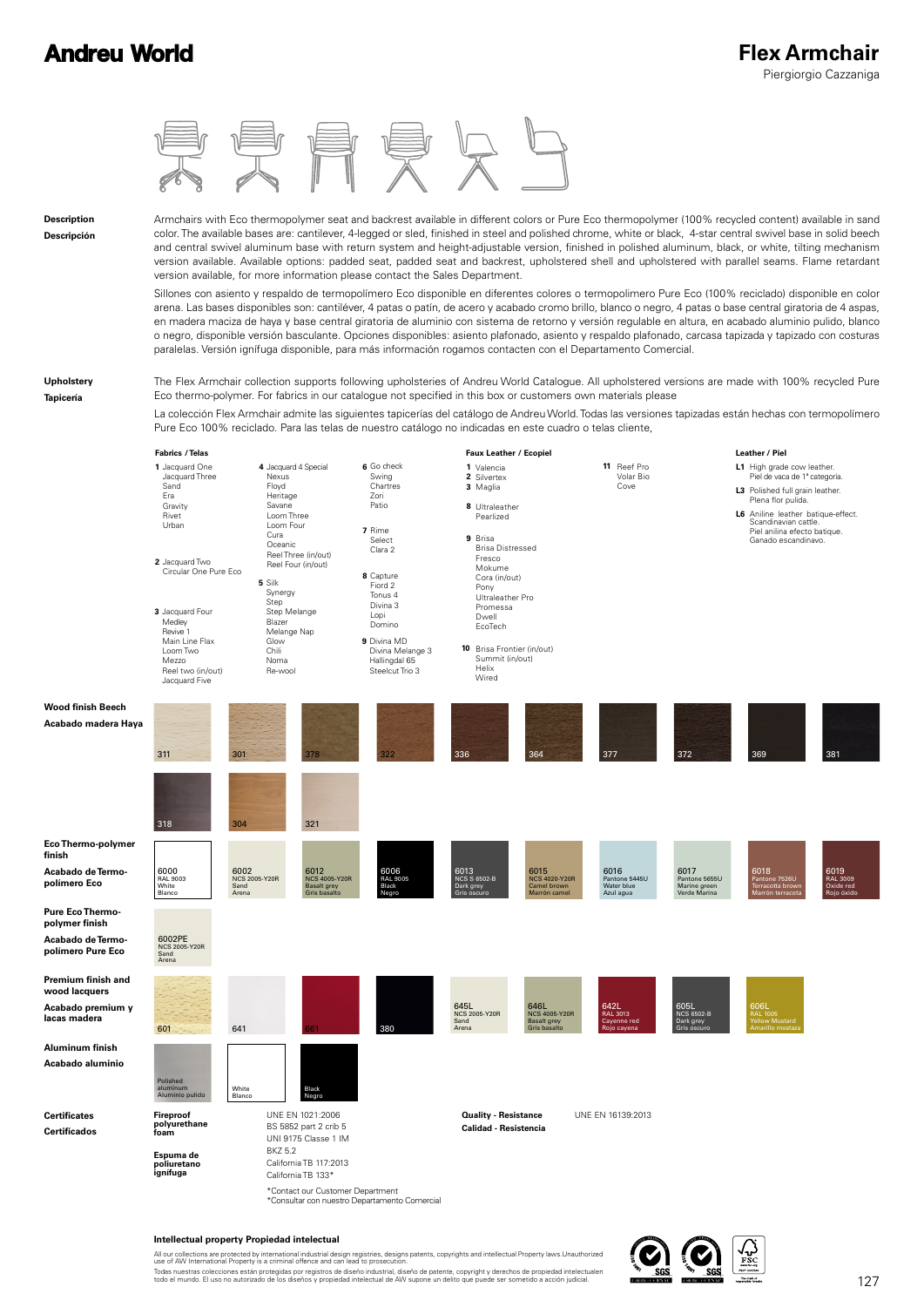### **Flex Armchair**

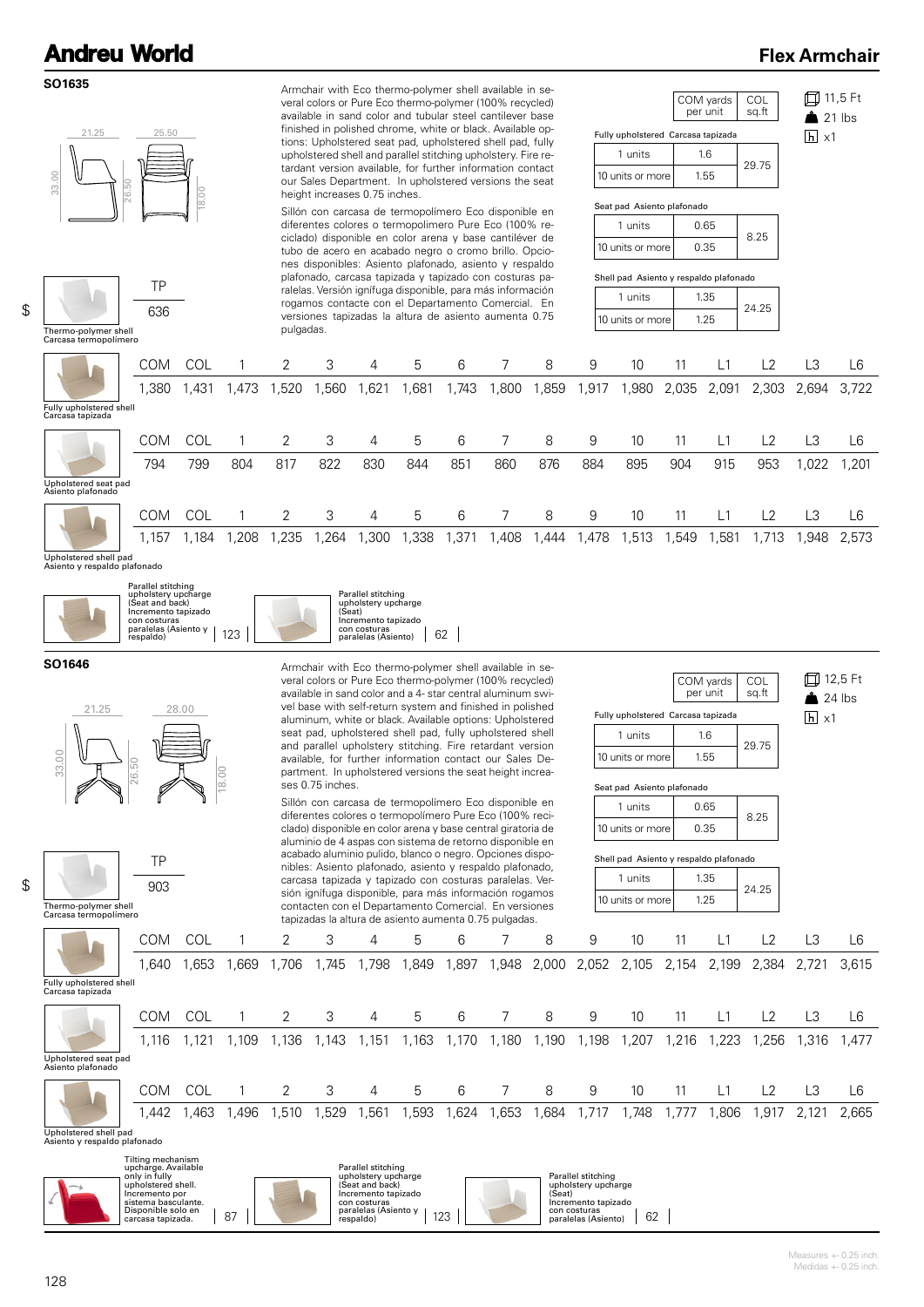### **Flex Armchair**



**Andreu World**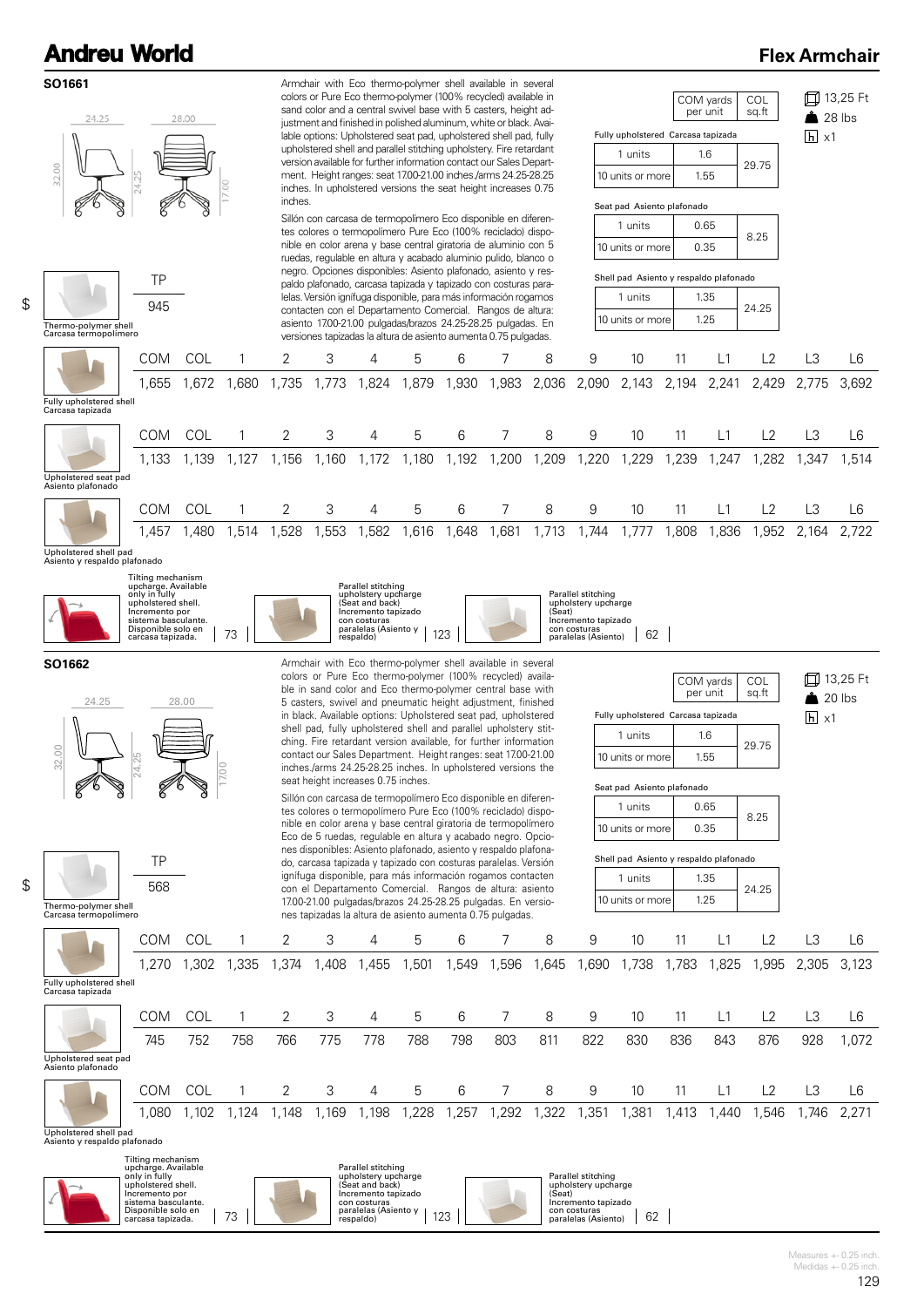### **Flex Armchair**



con costuras paralelas (Asiento) 62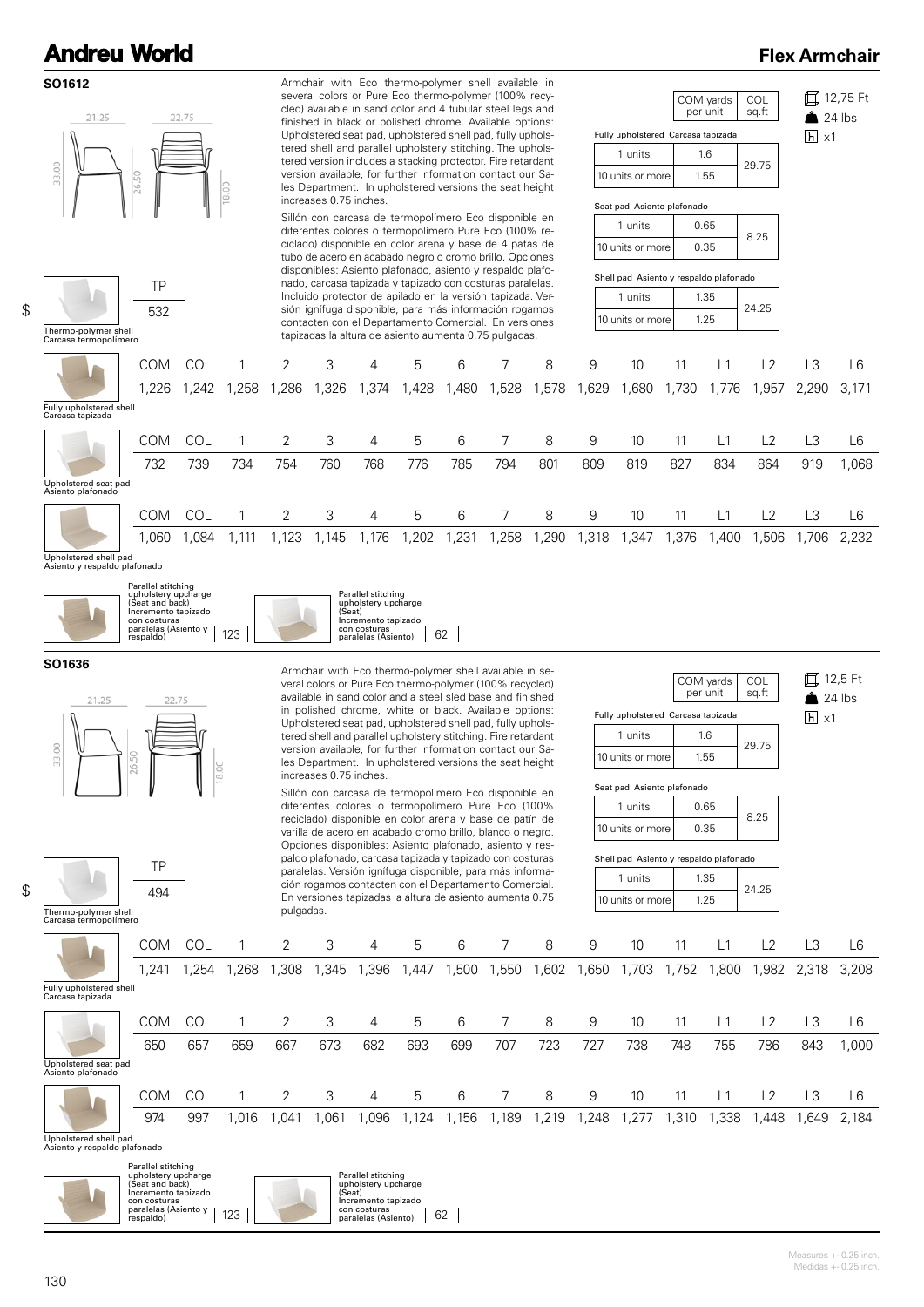#### **SO1613**

\$

\$

### **Flex Armchair**



|                                                       |            |            | ,,, J |       | ,,,,,, | טטט, ו | טו ט, ו |       |       |       |       |       | $1,00 + 2,100$ $2,000$ $2,110$ $2,112$ $2,220$ $2,212$ $2,400$ $2,101$ |      |       |       | ∪+∪,  |
|-------------------------------------------------------|------------|------------|-------|-------|--------|--------|---------|-------|-------|-------|-------|-------|------------------------------------------------------------------------|------|-------|-------|-------|
| Fully upholstered shell<br>Carcasa tapizada           |            |            |       |       |        |        |         |       |       |       |       |       |                                                                        |      |       |       |       |
|                                                       | COM        | <b>COL</b> |       | 2     | 3      | 4      | 5       | 6     |       | 8     | 9     | 10    |                                                                        |      |       |       | L6    |
|                                                       | 1.174      | 1.180      | 1,196 | 1,196 | .202   | 211,   | ,223    | 1,233 | 1,243 | .253  | ,260  | 1,271 | 1,278                                                                  | ,289 | 1,325 | .351  | .516  |
| Upholstered seat pad<br>Asiento plafonado             |            |            |       |       |        |        |         |       |       |       |       |       |                                                                        |      |       |       |       |
|                                                       | <b>COM</b> | <b>COL</b> |       |       | 3      | 4      | 5       | 6     |       | 8     | 9     | 10    |                                                                        |      |       | LЗ    | L6    |
|                                                       | 1.496      | 1,522      | ,557  | .569  | .593   | .628   | ,659    | 691,ا | 1,724 | 1,755 | 1,789 | 1,819 | ,853                                                                   | ,881 | ,997  | 2,209 | 2.771 |
| Upholstered shell pad<br>Asiento y respaldo plafonado |            |            |       |       |        |        |         |       |       |       |       |       |                                                                        |      |       |       |       |

| SERIE<br>600 | Matte lacquered and<br>premium upcharge<br>Incremento por<br>lacado mate v | <b>SERIE</b><br>80C | <b>Bright lacquered</b><br>upcharge<br>Incremento por | $\overline{\phantom{0}}$ | .<br>upholstery upcharge<br>(Seat and back)<br>Incremento tapizado<br>con costuras<br>paralelas (Asiento y<br>$\Delta$ | Parallel stitching<br>upholstery upcharge<br>(Seat<br>Incremento tapizado<br>con costuras |    |
|--------------|----------------------------------------------------------------------------|---------------------|-------------------------------------------------------|--------------------------|------------------------------------------------------------------------------------------------------------------------|-------------------------------------------------------------------------------------------|----|
|              | 50<br>premium                                                              |                     | lacado brillo                                         |                          | respaldo)                                                                                                              | paralelas (Asiento)                                                                       | 62 |

Parallel stitching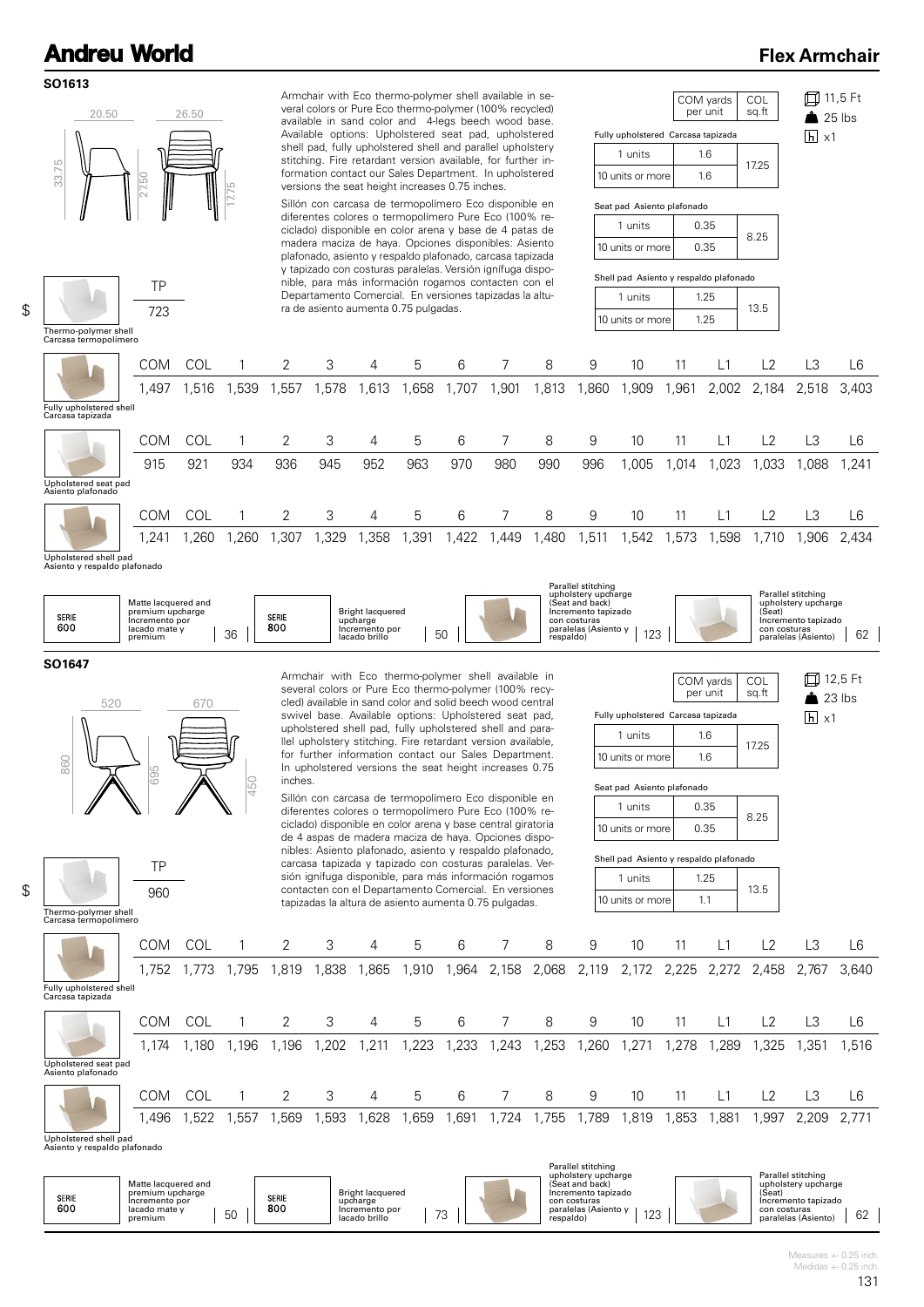### **Flex Armchair**

| Glides for central base.<br>Use/Uso                                 | Tacos para base central.<br>Reference/Referencia | <b>Material/Material</b>                              | <b>Price/Precio</b> | The indicated price is<br>for glides placed on<br>chairs. To order loose |                                                                                                                                                                                          |
|---------------------------------------------------------------------|--------------------------------------------------|-------------------------------------------------------|---------------------|--------------------------------------------------------------------------|------------------------------------------------------------------------------------------------------------------------------------------------------------------------------------------|
| Hard floors.<br>Suelos duros.                                       | <b>TS0539</b>                                    | Plastic (PE).<br>Plástico (PE).                       | 0\$                 | Standard.<br>Estándar.                                                   | parts, please ask to<br>our Sales Department.<br>El precio indicado en<br>Tarifa es para tacos<br>colocados en las<br>sillas. Para pedidos<br>de tacos sueltos de<br>repuesto, consultar |
| Wooden and<br>delicated floors.<br>Suelos de madera y<br>delicados. | <b>TS0533</b>                                    | Plastic (PE) with felt.<br>Plástico (PE) con fieltro. | 8\$                 | Set of 4 glides.<br>Juego de 4 tacos.                                    | con el Departamento<br>Comercial.                                                                                                                                                        |
| Mats/carpet floors.<br>Suelos de moqueta/<br>alfombra.              | <b>TS0543</b>                                    | Metal.<br>Metal.                                      | 8\$                 |                                                                          |                                                                                                                                                                                          |

| Use/Uso                                                             | Reference/Referencia | <b>Material/Material</b>                              | <b>Price/Precio</b> |                                       |
|---------------------------------------------------------------------|----------------------|-------------------------------------------------------|---------------------|---------------------------------------|
| Hard floors.<br>Suelos duros.                                       | <b>TS0531</b>        | Plastic (PE).<br>Plástico (PE).                       | 0\$                 | Standard.<br>Estándar.                |
| Wooden and<br>delicated floors.<br>Suelos de madera y<br>delicados. | <b>TS0538</b>        | Plastic (PE) with felt.<br>Plástico (PE) con fieltro. | $12$ \$             | Set of 4 glides.<br>Juego de 4 tacos. |
| Mats/carpet floors.<br>Suelos de moqueta/<br>alfombra.              | <b>TS0537</b>        | No glide.<br>Sin taco.                                | 0\$                 |                                       |

**Use/Uso Reference/Referencia Material/Material Price/Precio Glides for 4 metal legs base. Tacos para bases de 4 patas metálicas. TS0534** 10 \$ Plástico (PE) con fieltro. Wooden and delicated floors. Suelos de madera y delicados. Set of 4 glides. Juego de 4 tacos. **TS0558** 0 \$ Plástico (PE). Hard floors. Suelos duros. Standard. Estándar. Metal. Metal. Mats/carpet floors. Suelos de moqueta/ alfombra. Set of 4 glides. Juego de 4 tacos. **TS0559** 10 \$